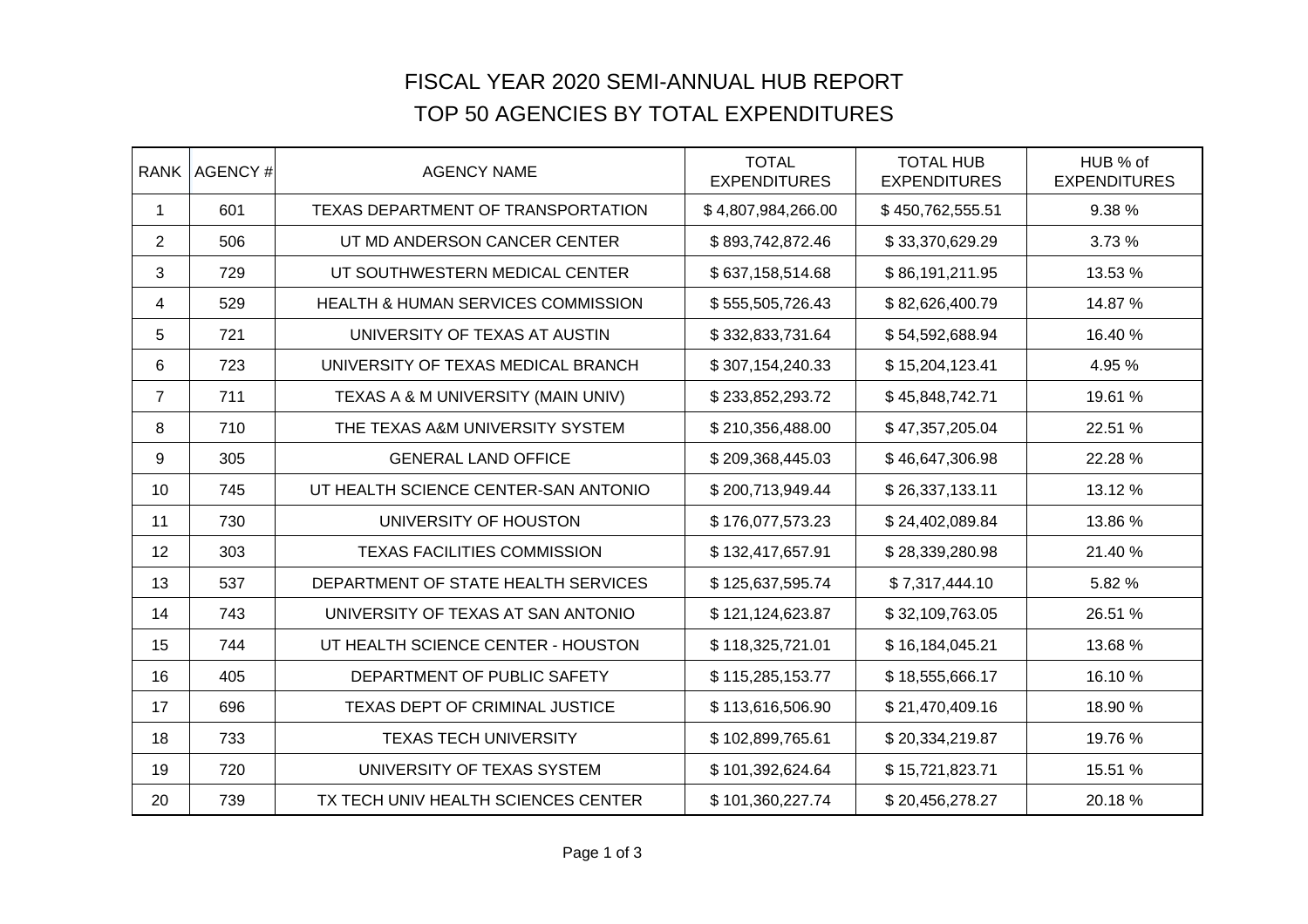| 21 | 701 | <b>TEXAS EDUCATION AGENCY</b>        | \$98,623,261.56 | \$5,595,160.16  | 5.67%   |
|----|-----|--------------------------------------|-----------------|-----------------|---------|
| 22 | 362 | TEXAS LOTTERY COMMISSION             | \$94,141,270.17 | \$14,498,193.86 | 15.40 % |
| 23 | 724 | UNIVERSITY OF TEXAS AT EL PASO       | \$92,784,954.12 | \$16,998,216.00 | 18.32 % |
| 24 | 752 | UNIVERSITY OF NORTH TEXAS            | \$79,079,764.59 | \$17,627,578.96 | 22.29 % |
| 25 | 714 | UNIVERSITY OF TEXAS AT ARLINGTON     | \$74,403,658.37 | \$12,167,772.68 | 16.35 % |
| 26 | 754 | <b>TEXAS STATE UNIVERSITY</b>        | \$73,568,354.24 | \$14,969,784.69 | 20.35 % |
| 27 | 753 | SAM HOUSTON STATE UNIVERSITY         | \$64,740,027.13 | \$11,254,579.46 | 17.38 % |
| 28 | 731 | <b>TEXAS WOMAN'S UNIVERSITY</b>      | \$64,214,201.93 | \$11,431,328.44 | 17.80 % |
| 29 | 802 | PARKS AND WILDLIFE DEPARTMENT        | \$50,689,903.37 | \$10,640,720.06 | 20.99 % |
| 30 | 304 | COMPTROLLER OF PUBLIC ACCOUNTS       | \$50,683,841.15 | \$14,798,270.73 | 29.20 % |
| 31 | 530 | DEPT FAMILY AND PROTECTIVE SERVICES  | \$47,133,365.19 | \$14,794,345.47 | 31.39 % |
| 32 | 738 | UNIVERSITY OF TEXAS AT DALLAS        | \$44,060,848.52 | \$13,483,358.83 | 30.60 % |
| 33 | 774 | TEXAS TECH HSC - EL PASO             | \$42,483,939.05 | \$6,064,575.33  | 14.27 % |
| 34 | 785 | UNIV OF TEXAS HEALTH CENTER AT TYLER | \$41,707,151.20 | \$1,775,330.19  | 4.26 %  |
| 35 | 734 | <b>LAMAR UNIVERSITY - BEAUMONT</b>   | \$40,643,701.69 | \$4,244,861.39  | 10.44 % |
| 36 | 582 | TEXAS COMM ON ENVIRONMENTAL QUALITY  | \$36,659,707.24 | \$13,292,739.61 | 36.26 % |
| 37 | 715 | PRAIRIE VIEW A & M UNIVERSITY        | \$33,274,133.75 | \$6,694,611.88  | 20.12%  |
| 38 | 717 | <b>TEXAS SOUTHERN UNIVERSITY</b>     | \$32,856,374.46 | \$5,737,569.22  | 17.46 % |
| 39 | 302 | OFFICE OF THE ATTORNEY GENERAL       | \$29,824,178.06 | \$8,410,443.63  | 28.20%  |
| 40 | 455 | RAILROAD COMMISSION OF TEXAS         | \$29,705,070.41 | \$2,256,303.55  | 7.60%   |
| 41 | 755 | STEPHEN F AUSTIN STATE UNIVERSITY    | \$28,310,680.44 | \$3,286,891.70  | 11.61 % |
| 42 | 763 | UNT HEALTH SCIENCE CENTER            | \$24,797,809.85 | \$1,878,587.02  | 7.58 %  |
| 43 | 320 | TEXAS WORKFORCE COMMISSION           | \$24,490,796.59 | \$5,359,884.92  | 21.89%  |
| 44 | 713 | <b>TARLETON STATE UNIVERSITY</b>     | \$24,348,525.30 | \$3,363,894.81  | 13.82 % |
| 45 | 709 | TEXAS A&M HEALTH SCIENCE CENTER      | \$24,339,485.63 | \$3,498,156.90  | 14.37 % |
|    |     |                                      |                 |                 |         |